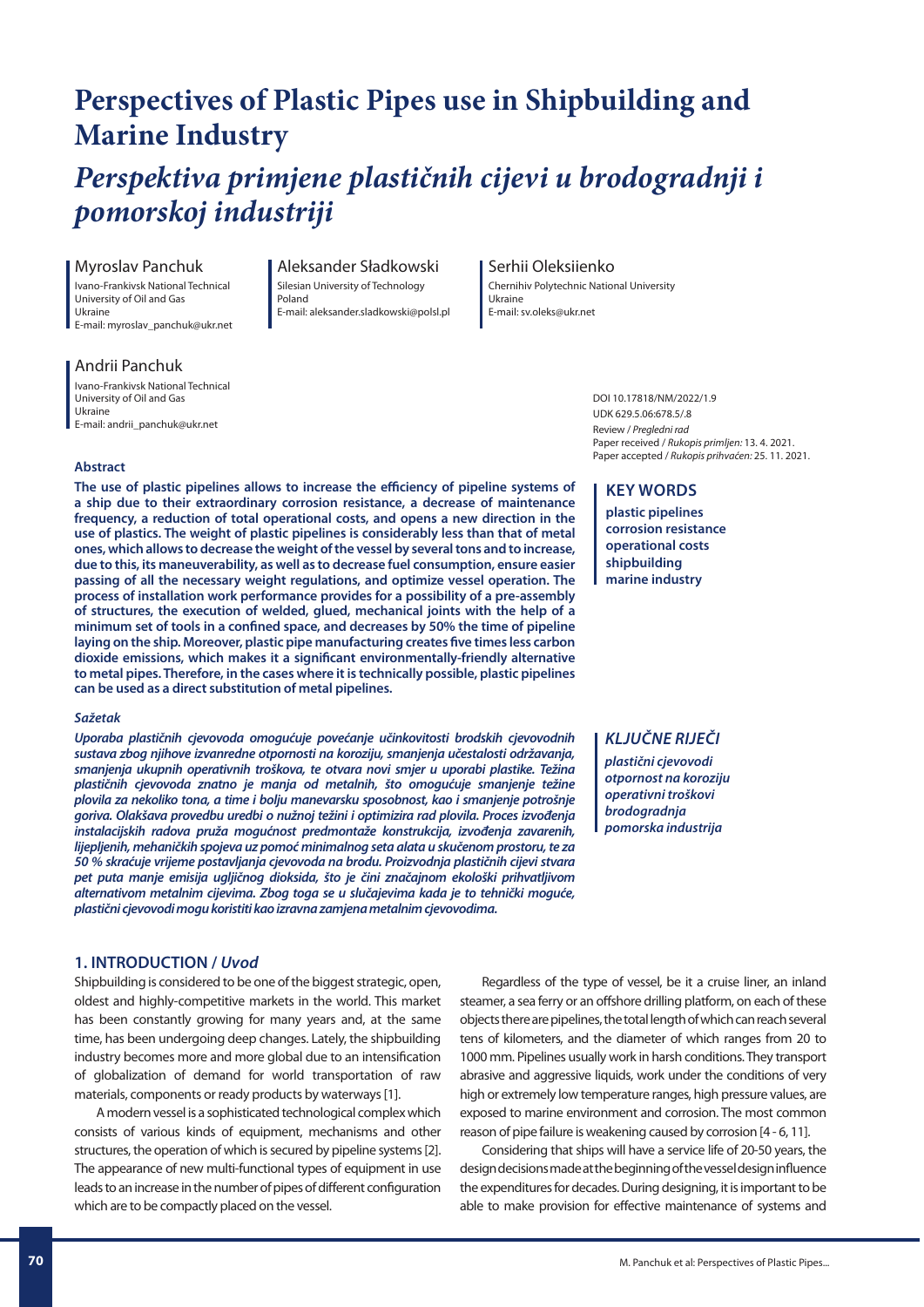maintainability of structures. Therefore, design for maintainability (DFM) can be defined as a design for "relative simplicity, time and resource saving, with which a ship can be maintained or restored to a necessary condition, when maintenance is performed by personnel with specific skill levels using established procedures and resources on each level of maintenance and repair [3].

Equipping of ships and marine structures with process equipment is mainly done in a limited space. Pipes make up a significant part of the process equipment and are usually manufactured beyond the shipbuilding yard. In this case, delivery delays, material replacements, various modifications of design solutions are possible, ultimately leading to an ineffective performance of works. Thus, design, manufacturing and installation of pipeline systems pertain to complex production processes [4].

It is known that ships, submarines, marine structures and other marine structural components face increasing environmental challenges. This requires the use of appropriate materials which demonstrate an increased resistance to the negative effects of marine environment and do not need any maintenance for a long time [7, 8]. In addition, corrosion resistance and little weight are key factors for vessels in order to meet design requirements and work with high speed, maneuverability and reliability [9].

Currently, the pipes which are mainly used for ship systems and pipeline systems are steel, copper, copper-nickel, brass, bimetallic, made of aluminum-magnesium and titanium alloys. The material of pipes is selected depending on the type of the transported medium (product), its pressure and temperature [10]. Considering this, metal pipelines usually have a big weight, require maintenance within a relatively short operation time, and their lifetime is significantly reduced by corrosion, which decreases the reliability of the system as a whole [11]. Improvement of the mentioned indicators is relevant at present. One of the most effective ways to improve the efficiency of pipeline systems is the use of pipes made of polymer materials.

## **2. PECULIARITIES OF POLYMER MATERIAL USE IN SHIPBUILDING /** *Posebnosti primjene polimernih materijala u brodogradnji*

The modern shipbuilding industry is one of big consumers of polymer materials. Considering this, the fields of their use are quite diverse, and the perspectives of application are practically unlimited. Polymers are used for manufacturing hulls and hull structures, in the manufacturing of details of ship mechanisms, devices and instrumentation, for ship painting, cladding of rooms and their heat insulation, soundproofing and vibration insulation. Due to the use of polymer materials, performance characteristics of ships improve significantly, their reliability and durability rise, the construction duration and labour intensity decrease [12].

In the last decades, marine industry has been widely using polymer materials and polymer-based composites due to excellent technical properties they offer. Saving of weight and costs, as well as environmental sustainability are the main factors that have caused an increase in the use of these materials for various marine sectors [13].

According to the data from Mouritz et al. [14], investigations were conducted to compare the cost, weight and design characteristics of big patrol boats made of steel, aluminum, or polymer-based composites. Research has shown that the structural weight of a patrol boat made of glass fiber reinforced plastic (GRP)

sandwich is 10% less than the structural weight of an aluminum boat and 36% less than that of a steel boat of similar dimensions.

Besides, the use of hybrid polymer-based composites, such as hybrid glass-carbon reinforced polymer composite (GCG2C) helps in the best way to achieve a long-term preservation of mechanical properties, which are necessary for the materials to efficiently work in the marine industry. Hybrids (GCG2C) have a very high flexural strength of 462 MPa with the lowest tendency to water absorption. In a similar way, hybridized flax and carbon fiber composite can be used to replace 6061 aluminum, as it provides about 141% improvement of vibration damping properties, 252% improvement of tensile strength while reducing the weight by 49%. The use of jute and carbon fibers as reinforcements for hybridized composite structures also fosters an improvement of vibration damping properties, as well as economic and environmental sustainability [15].

Some useful properties of modern polymer composite materials facilitating their use in the marine industry are good strength-to-weight and stiffness-to-weight ratios, increased dimensional stability, structure flexibility, lower manufacturing and maintenance costs, lower electrical and magnetic signatures, reduced wear, low moisture absorption, corrosion, impact and resistance, increased vibration damping properties, soundproofing, resistance to aggressive seawater, improved efficiency, high load-bearing capacity, lower inertia, increased buoyancy, and a high level of acoustic transparency [16 - 18].

Erosion-corrosion damage is a significant problem for marine structures. Especially it concerns pumps, impellers, valves, heat exchanger pipes, and other hydraulic equipment, as well as equipment used in marine technologies, oil and gas production, etc. It is generally known that the industries transporting sludges and other particle-laden fluids in the pipes for marine industries spend millions of dollars annually for the repair of material damage. In a recent study [6], the erosioncorrosion phenomenon was ranked as one of the five most widespread forms of corrosion damage in oil and gas industry.

As more and more costs are invested in restoring material degradation due to erosion-corrosion damage, this topic sparked a big interest during the last decades. Table 1 shows the corrosion damage costs for different types of ships. Based on the data in table 1, a conclusion can be made that the total repair costs for the global shipping sector constitute 5 billion 232 million dollars. Examples of plastic uses have been studied in detail in many papers on plastics obtained from fossil fuel. Currently, plastics which are made of renewable resources are at development stage, and their current market penetration is not big enough to have a significant impact on general results.

However, it is worth mentioning the future important role of renewable resources in plastic production [20]. There are two categories of plastics made of renewable energy sources. One option is the production of monomers for the obtainment of new polymers, such as PLA. A commercial challenge here lies in the competition with existing plastics of large volumes in terms of production, economics, and process equipment adaptation.

Another way is to make large volume monomers, such as ethylene (or other ethylene derivatives) from ethanol, obtained from renewable sources [21]. Then they can be used in existing polymerization units. In both cases, the chemistry is proven, but the key factor will be the amount of (non-renewable) energy used in the overall production chain.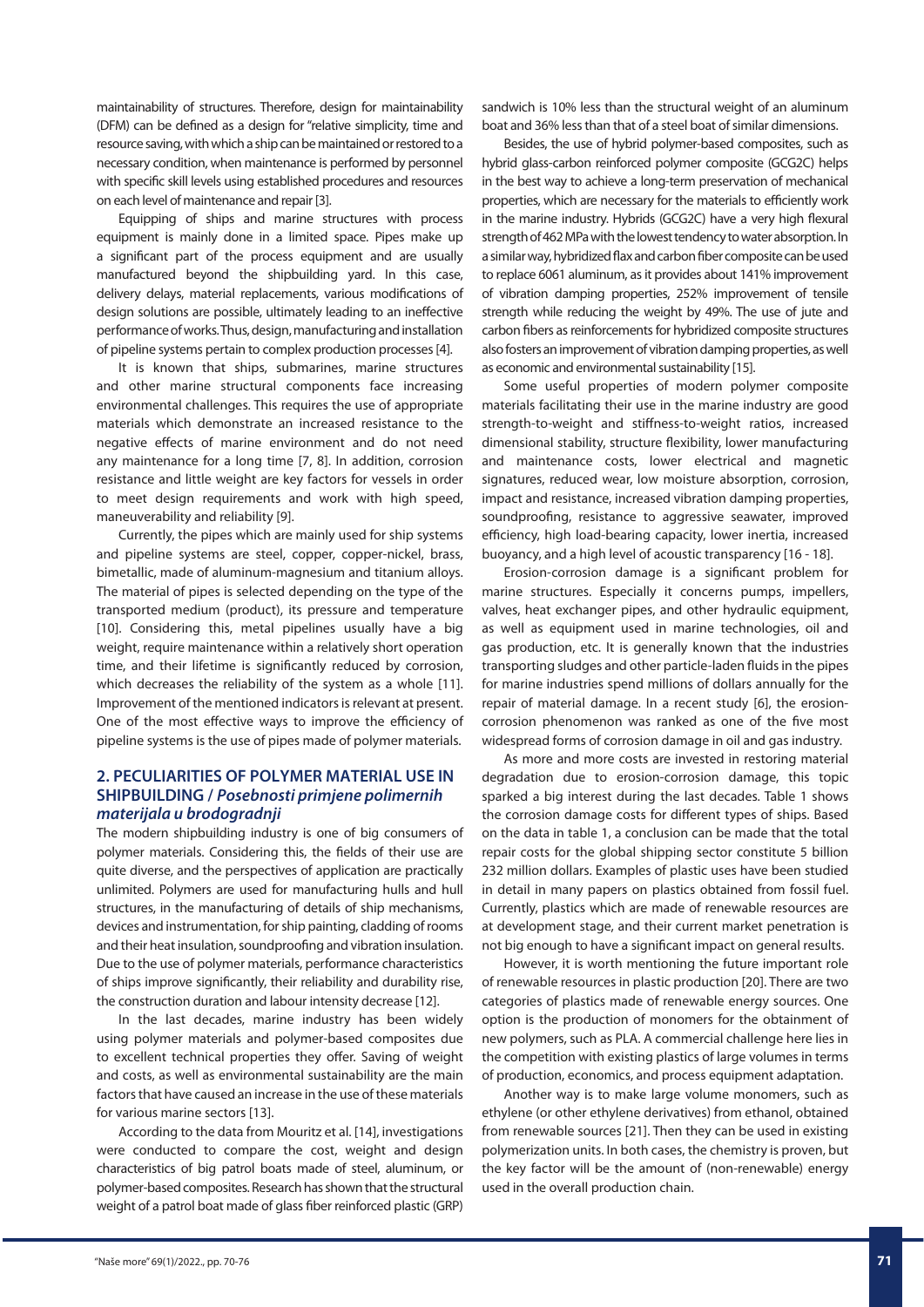Table 1 Estimated average corrosion cost per year due to maintenance, repairs, and downtime for each of the major types of ships [19] Tablica 1. Procijenjeni godišnji prosječni trošak korozije zbog održavanja, popravaka i mirovanja za svaku od glavnih vrsta brodova

| Type of ships   | Num. of<br>investigated<br>ships | Average corrosion<br>repair cost per ship<br>(5) | Yearly repaircost<br>(million <sub>5</sub> ) | Average corrosion<br>downtime cost per<br>ship $(5)$ | Yearly downtime cost<br>(million <sub>5</sub> ) |
|-----------------|----------------------------------|--------------------------------------------------|----------------------------------------------|------------------------------------------------------|-------------------------------------------------|
| Oil             | 6,920                            | 200,000                                          | 1,384                                        | 140,000                                              | 969                                             |
| Chemical        | 2,421                            | 300,000                                          | 741                                          | 140,000                                              | 346                                             |
| <b>Bulk Dry</b> | 6,252                            | 50,000                                           | 313                                          | 56,000                                               | 350                                             |
| Cargo           | 18,611                           | 50,000                                           | 931                                          | 73,000                                               | 1,303                                           |
| Fishing         | 23,711                           | 25,000                                           | 593                                          | 20,000                                               | 474                                             |
| Supply          | 12,954                           | 50,000                                           | 648                                          | 50,000                                               | 648                                             |
| Refrigerated    | 1,441                            | 50,000                                           | 72                                           | 50,000                                               | 72                                              |
| Cruise          | 337                              | 200,000                                          | 67                                           | 1,000,000                                            | 337                                             |
| Passenger       | 5,386                            | 50,000                                           | 269                                          | 56,000                                               | 302                                             |
| Others          | 7,724                            | 50,000                                           | 386                                          | 56,000                                               | 433                                             |
| WorldTotal      |                                  |                                                  | 5,404                                        |                                                      | 5,234                                           |

It is obvious that the use of polymers and polymer-based composites is currently dominant in the shipbuilding industry, as they significantly facilitate an increase in productivity and efficiency of materials due to their outstanding properties. At the same time, further investigations regarding the improvement of the properties of polymeric materials are relevant today to meet future challenges and to expand the spheres of their use.

## **3. VARIETIES OF PLASTIC PIPES FOR MARINE APPLICATIONS /** *Vrste plastičnih cijevi za primjenu u pomorstvu*

Plastic pipes, due to their unique properties, are conquering the shipbuilding market more and more. The need to provide pure and high-quality drinking water for both the crew members and the passengers of the ship must not be neglected, as the comfort of their staying on the ship and, most importantly, their health depends on this, and therefore one of the most important pipelines on the ship is drinking water production and distribution system. Chemical and mechanical water purification systems are installed on big-sized and small ships. As a rule, they have a compact size and operate in automatic mode. For the manufacturing of such pipelines, plastic pipelines fit the best [22].

SeaDrain® White is the first tailored pipeline system, made of thermoplastics, specifically designed for marine applications [23]. In this case, fire-resistant polypropylene containing fire retardants, PPFR, is used as the pipe material [24].

Polypropylene is a plastic material which is distinguished by high impact strength and high flexing resistance, wear resistance, good electric insulation properties in a wide temperature range, high chemical resistance, low vapor and gas permeability. It is resistant to acids, alkalis, salt solutions, mineral and vegetable oils at high temperatures. At room temperature, it is insoluble and dissolves only at increased temperatures in strong solvents: chlorinated, aromatic hydrocarbons. Polypropylene mixes well with dyes, is easily processed, crystallized, and can be subject to chlorination [25].

At the same time, polypropylene, due to its chemical composition, is a combustible substance. Therewith, fireresistant grades of polypropylene should be used for shipbuilding, specifically, with fire retardant (FR) additives. The main systems, which slow down combustion, consist of halogenated compounds, compounds of phosphorus, nitrogen, and a number of inorganic compounds [26]. Among the new directions in combustion retardation, the following can be noted: intumescent systems, polymer nanocomposites, lowmelting glasses, different types of coke formers, as well as new types of eco-flame retardants based on natural renewable raw materials: lignin, starch [23].

The use of SeaDrain® White pipeline system fundamentally changes the approach to installation and maintenance of a ship drainage system. In this case, corrosion is completely absent. The system of drain pipes for blackwater and greywater is lighter in weight, easier in requirements to maintenance, needs less time and labor costs for its installation than an analogical system of metal pipelines. The use of this system reduces the risk of bacterial contamination of a transported fluid. Particularly smooth inner surface of pipes reduces scale formation, while the arrangement of mechanical connection, which includes a special gate valve design, allows the installation worksto be executed up to five times faster than in alternative metal solutions.

SeaDrain® White system is a complete drainage piping in a range of sizes DN40 ... DN150 and includes all the components which are necessary for installation, including couplings, elbows, tees, transition fittings, drain tubes, etc. With that, the pipelines are designed for pressure up to 3.5 bar and operation temperature within the range of  $0^{\circ}$ C ... +100°C. The system components have a minimum operational life of 25 years compared to 5-10 years for alternative metal pipes. The bright white exterior paint coating includes additives for UV resistance against change in colour, so no external paint is needed. Such a polymer pipeline system is suitable for cruise liners, passenger ferries and luxurious yachts, both in the construction of new ships and in the upgrade of old ones. It is approved for use by ABS, DNV-GL, Lloyd's, registered in RINO, and alsocertified by NSF and ASTM D635-18 (HB).

The main connection method during the installation works is electrofusion. "Fast-Lock"mechanical connection is also quite effective for connecting the elements, for the completion of which only a screwdriver is needed. "Fast-Lock" mechanical connection is especially useful in confined roomslacking space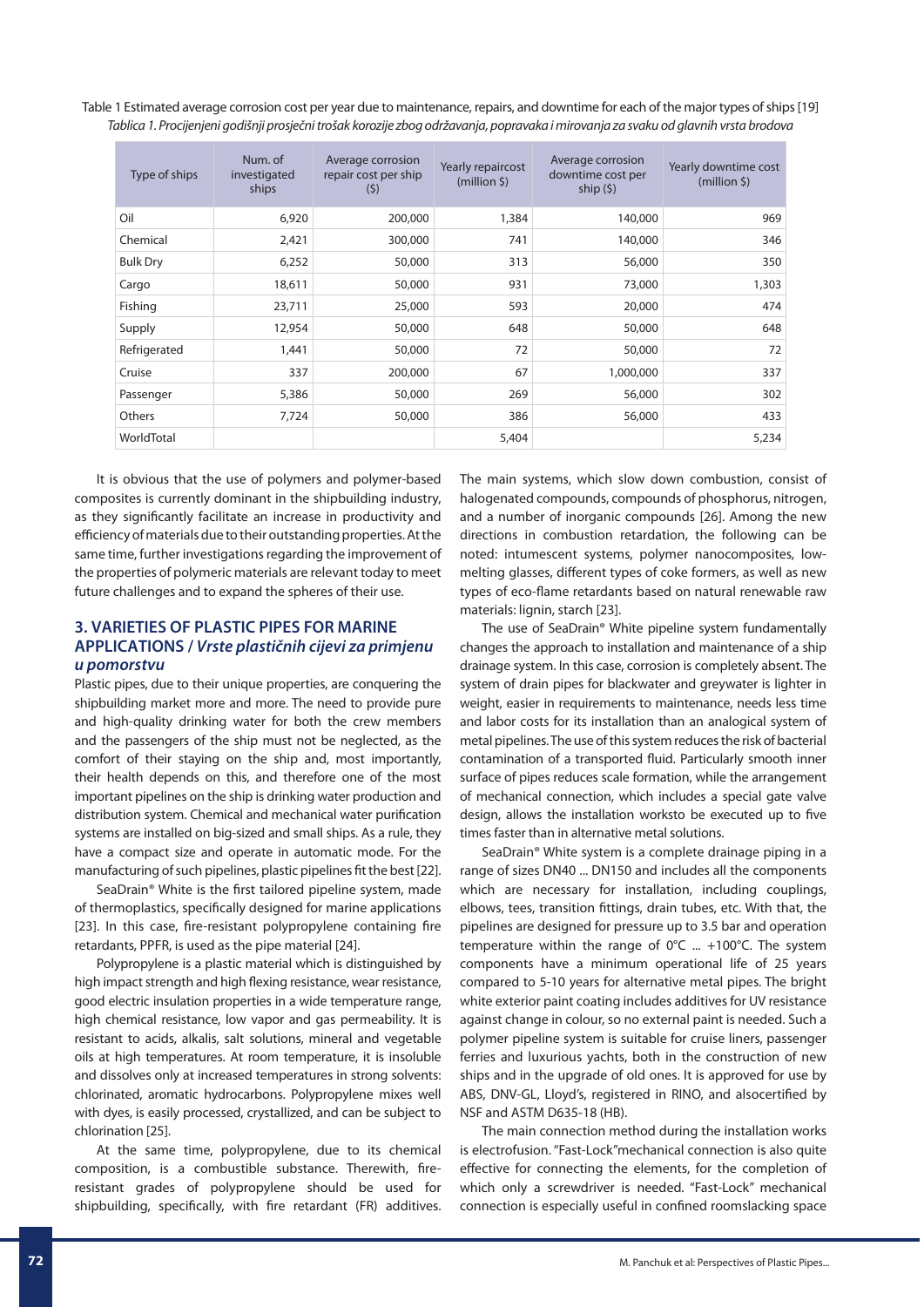to accommodate a welding machine, or when the power supply is not available. Considering the possibilities of various connection options, the system can be installed in the necessary areas of the ship: balconies, open decks, service lockers, cooking spaces (USPH), and fire-safe areas.

When performing erection works, during the installation of pipelines in a design solution, only 25% of typical fixing elements (supports and hangers) are needed. This system also makes provision for above-ground pipelining. A significant reduction in the number of fixing elements means a decrease in structure weight and costs.

Comparative technical characteristics of SeaDrain® White pipeline system and metal pipes are shown in Table 2.

### Table 2 Technical characteristics of SeaDrain® White system and metal pipes [22, 27]

Tablica 2. Tehničke značajke SeaDrain® White sustava i metalnih cijevi

| No. | <b>Indicators</b>               | Metal pipes                         | SeaDrain <sup>®</sup> White |
|-----|---------------------------------|-------------------------------------|-----------------------------|
| 1   | CO <sub>2</sub> emission        | Higher                              | 5 times lower               |
| 2   | Weight                          | 60% bigger                          | 60% lighter                 |
| 3   | Installation time               | 50% longer                          | 50% shorter                 |
| 4   | Labor costs                     | Higher                              | Lower                       |
| 5   | <b>Relation to</b><br>corrosion | Intensively subject to<br>corrosion | Not subject to<br>corrosion |
| 6   | Operational lifetime 5          |                                     | 25                          |

Therefore, SeaDrain® White represents a unique marine pipeline system made of thermoplastics which can serve as a direct substitution for metal pipelines and opens a new direction in the use of plastics.

Another effective solution for marine applications is SeaCor™ pipeline system made by Georg Fischer company. This system is made of chlorinated polyvinyl chloride, CPVC, which has unique physical properties required for pipelines that are used in aggressive conditions of marine environment [28]. Chlorinated polyvinyl chloride is a thermoplastic obtained through chlorination of polyvinyl chloride (PVC) with the purpose of increasing its solubility and heat resistance. CPVC possesses the highest fire-resistance properties among thermoplastic materials: it does not melt and does not form burning drops, has the highest ignition temperature among thermoplastics – 482°C.

Pipes made of CPVC withstand significant pressure and are highly resistant to acids, alkalis, alcohols, and many other corrosive materials. They also have a high impact resistance, improved thermal and refractory properties, that is why they can be used in pipeline systems, including category A machine rooms, accommodation cabins, control segments, cofferdams, and pipe tunnels [29].

SeaCor™ piping system is available in the range of dimensions of metal pipes (IPS) and complies with more than three quarters of requirements to temperature/pressure ratios for modern typical programs. It is especially suitable for non-essential marine and offshore programs, including those for the transportation of fresh water, hot and cold drinking water, seawater, wastewater, blackwater and greywater, water treatment, arrangement of ventilation holes and vacuum applications.

The weight savings during the use of polymer pipes compared to metal pipes (table 3) are significant, ranging from 36 percent savings for 12" pipe to 57 percent savings for 6" pipe.

Costs for SeaCor™ pipes are competitive compared to copper pipes, but thermoplastic systems have a longer operational life – 25 years, which is a considerable investment in the product lifecycle.

Table 3 Plastic to metal weight comparison (per 100 m of pipe) [23] Tablica 3. Usporedba težine plastike i metala (na 100 m cijevi)

| No. | Indicators                | $\frac{3}{4}$ in. | $1\frac{1}{2}$ in. | 4 in. | 6 in.          |
|-----|---------------------------|-------------------|--------------------|-------|----------------|
|     | Plastic                   | 35                | 117                | 547   | 1,212          |
|     | Carbon steel              | 262               | 514                | 1,625 | 2,410          |
| ς   | Stainless steel           | 174               | 434                | 1,113 | 3,400          |
|     | Copper                    | 130               | 644                | 1,625 | $\overline{a}$ |
|     | Savings, plastic to steel | 227               | 527                | 1,078 | 2,187          |

Pipelines are connected by way of chemical welding, which involves the use of a solvent and a special cement material. Welding ensures a quick, strong and tight connection. A considerable advantage of this connection technique is the ability to perform it in cold weather.

SeaCor systems comply with the International Code for Application of Fire Test Procedures (presence of smoke, toxicity, and surface flammability) and are approved by the US Coast Guard and Transport Canada.

The next group for the use in marine applications is highdensity polyethylene pipes, which are considered to be a perfect choice for use in a variety of ship systems and other marine industries because of many advantages, including light weight, extraordinary corrosion resistance. Fire-retardant polyethylene is used for ship pipeline systems. In this case, fire retardant agents interfere with the combustion reaction or block the source of incoming oxygen. The most common fire retardants for polyethylene are phosphorus-containing compounds, bromine-containing compounds, and brominecontaining compounds along with antimony trioxide. Ways of manufacturing fire-resistant polyethylene pipes are adding fire retardants during pipe production or coating the pipe surface with fire retardants. Adding is the easiest, the cheapest method and does not change the properties of the material [30].

The use of polyethylene pipes and fittings in different parts of water supply system during the construction and reconstruction of ships, tourist leisure motorboats, marine vessels, marine structures increase productivity and efficiency of the systems [31].

Light weight of high-density polyethylene pipes and extreme flexibility, corrosion resistance, low economic maintenance costs, as well as high resistance to tension and vibrations are properties that have made these pipes the leading solution for marine structures, platforms, and the shipping industry, with the minimum service life of 50 years.

The main applications of high-density polyethylene pipes are:

- plumbing cold and hot water systems;
- systems (ventilation);
- sea water systems;
- water disposal systems washing waste waters.

Since its invention in 1955, a polyethylene pipe has been successfully used in many pipeline installations around the world. Such pipes were also used for underwater pipelines, including drain siphons across rivers, lakes and seas, as well as in municipal and industrial water intakes (fresh and sea water) and waste water spillways. Plastic pipes are also used in the repair and sanitization of underwater pipelines [32].

Just recently, with the purpose of prevention of the expected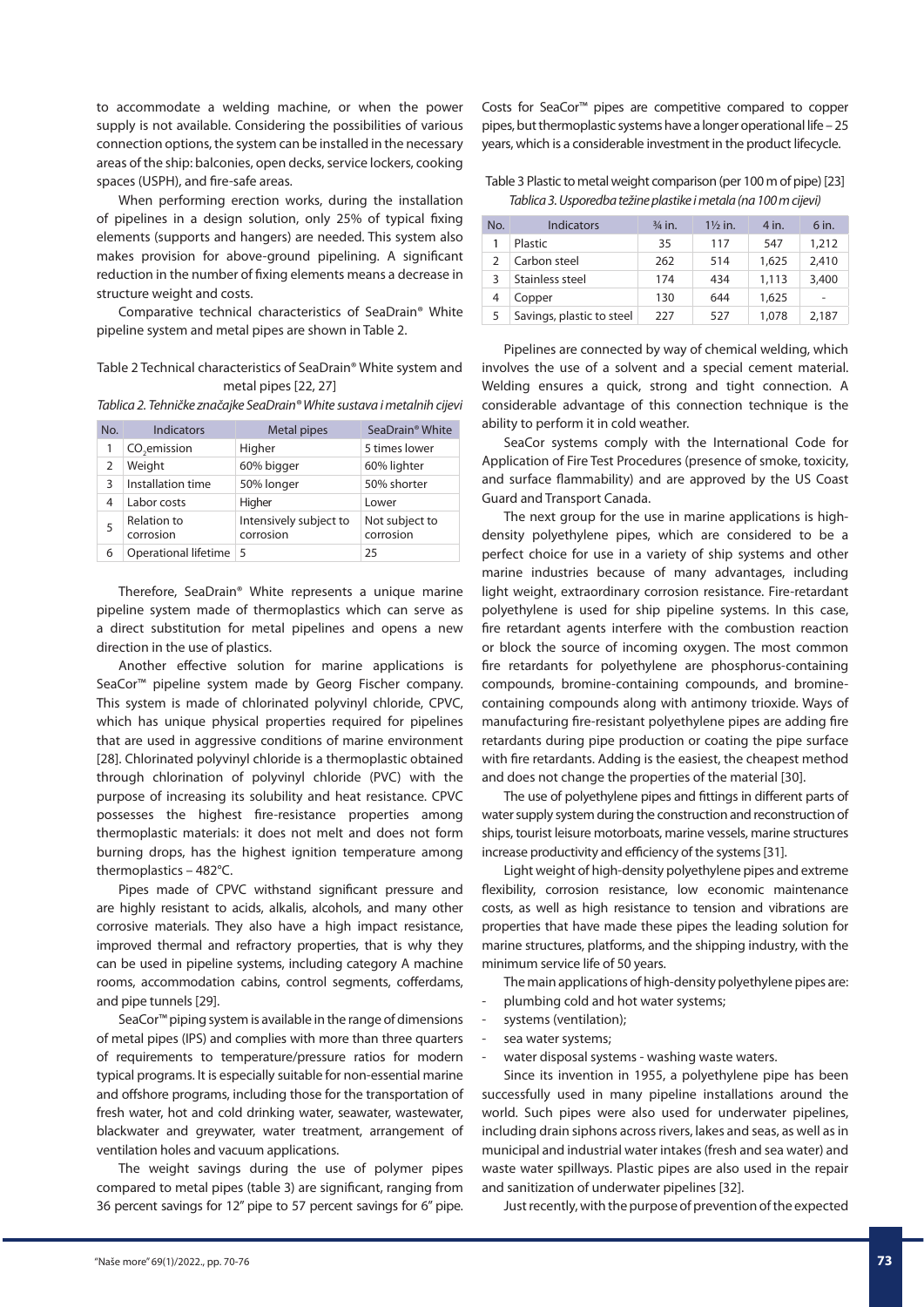difficulties with water in Istanbul and for the well-balanced satisfaction of water demand in Asian and European parts of the city, a project of pipework routing under the Bosphorus strait has been developed. According to this project, drinking water from Melenriver (MelenÇayı) is supplied via a pipeline laid across the sea bottom in the area between Salacak – Sarayburnu with the help of PE100 pipes of 1200 mm diameter and 16 bar working pressure. Due to the project implementation, 300,000 m<sup>3</sup> of additional water volume per day is pumped to the European part of the megapolis [33].

The Bosphorus strait, due to a difference in the seawater density between the Black Sea and the Marmara Sea, has a two-way current with quite a high speed. Due to this feature, the Bosphorus is one of the most hardly passable straits in the world. Such difficult conditions cause a need in the use of highly flexible pipes in order to prevent the influence of marine phenomena, such as turbulence, resonance, and vibration. A very important feature of PE100 material is its resistance to the effect of seawater and the absence of corrosion.

Polyethylene pipes of 1200 m diameter and 16 bar working pressure were manufactured from the third generation LS class PE100 polyethylene raw materials developed especially for the project of pipework routing under the Bosphorus strait. In view of big benefits provided by the structure of this material, it was the exact material given preference in the project of pipeline laying under the Bosphorus. The wall thickness of the pipes constitutes 110 mm and is the biggest thickness in the world for the pipes of this diameter. The operational life of the pipes is not less than 100 years. Pipe material starts to wear after 100 years [33].

Due to these characteristics, PE100 pipes have been reliably used for many years, for their laying in the sea straits and in the areas that require resistance to seismic events which occur in a seismically active belt. PE100 pipes are joined by way of butt welding and electrofusion welding. Both methods ensure 100% tightness and compressive strength.

The manufacturing of ship pipeline systems from fiberglass is quite promising. Demonstrating excellent corrosion properties, glass-reinforced plastic pipelines extend the operational life of marine facilities [1, 34]. Typically, steel piping systems must be replaced 2-3 times within the entire operational life of a marine facility, while glass-reinforced plastic ones last the full lifetime of the embedded resource, decreasing the total cost of the facility (Fig. 1). Fiberglass pipeline systems are also environmentally friendly and do not pose a threat to the environment [35]. The joining of glass-reinforced plastic pipes is done by way of gluing.

Glued joints are more and more frequently used in marine construction, as they also offer a possibility of joining together different materials with the advantages brought by the glue process itself, which is cost-effective and ensures ease of maintenance and repair.

Thus, the use of polymer pipelines allows to improve the efficiency of pipeline systems of a ship due to superb corrosion resistance, reduced maintenance frequency, reduced total operational costs, and opens up a new direction in the use of plastics. The weight of plastic pipelines is about significantly less than that of metal ones, which allows to reduce the weight of the vessel by several tons, and thus to increase its maneuverability, reduce fuel consumption, decrease polluting emissions, ensure easier passing of all the necessary weight regulations, as well vessel operation optimization. At the same time, it should be mentioned that the matter of plastic pipeline introduction in the sphere of shipbuilding and marine construction is at an initial stage and requires further scientific investigations.



Figure 1 Comparison of operational costs for glass-reinforced plastic pipes and metal pipes [34] Slika 1. Usporedba operativnih troškova za staklom ojačane plastične i metalne cijevi

## **4. EFFICIENCY OF PLASTIC PIPE CONNECTION TECHNIQUES /** *Učinkovitost tehnika spajanja plastičnih cijevi*

Based on the analysis of the materials that are being used, one can make a conclusion that the connection technique plays a key role in the selection and efficient work of pipeline systems. It should be mentioned that the efficiency of new structural materials application strongly depends on the availability of relevant connection technologies [2, 36]. In order to join plastic pipes, welding methods are used: electrofusion, buttfusion, butt welding, socket fusion, gluing; also, mechanical and flanged connections can be used. It should be noted that the mentioned connection technologies belong to flameless (easily welded with a flameless technology that produces no volatile emissions), which is a clear advantage, especially during the execution of erection works.

The choice of a welding technique for specific conditions of pipeline manufacturing is a timely task at present, which includes the possibility of performing works with this technique, equipment selection, welders' qualification, and economic factors. The operational life of plastic pipelines can constitute fifty years and more, therefore high requirements are put on the weld seams. Taking into consideration the mentioned factors, we carried out the research of technical characteristics of the main methods of plastic pipe welding: electrofusion, buttfusion, socket fusion. Research data are shown in Table 4.

One of the main factors of weld seam reliability is the strength of the monolithic material in the weld seam area. According to data [37], for butt-fusion welding this indicator constitutes 0.8 of the strength of the pipe body, while for electrofusion and socket fusion welding no weakening happens, as in this case the wall thickness increases due to the coupling. It is also worth mentioning that for butt-fusion welding most national standards make provision for the elimination of external weld flash, which can be an additional factor in the weld seam weakening due to tension stresses. Therefore, the presence of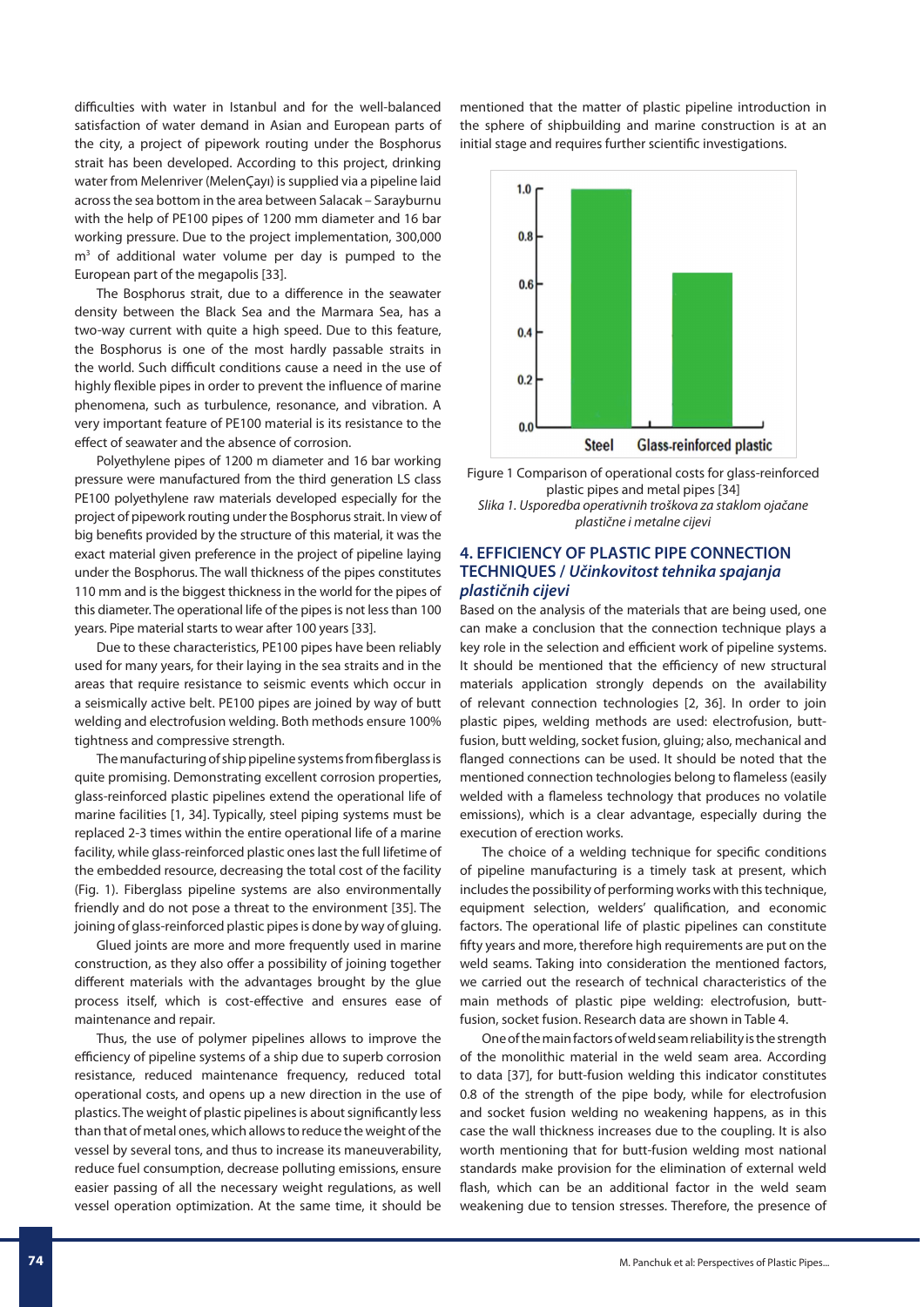internal flash during butt-fusion welding decreases the pipe diameter at the point of the weld seam and, at the same time, the productivity of the pipeline as a whole.

As an important indicator of electrofusion and socket fusion welding, the ability to carry out erection works on complex twodimensional and three-dimensional pipeline systems can be considered. Butt welding, in this regard, is only used in one plane.

For butt-fusion welding, as a rule, technically complex installations are used, for certain typical sizes, with special pads for specific diameters, that is why the obtainment of a high-quality weld seam is limited by the availability of a highly qualified operator, while electrofusion welding can take place in a fully automatic mode, and technological equipment is distinguished by simplicity, therefore the operator's qualification requires a minimal, sufficient skill level. What concerns socket fusion welding, although in this case manual operations are used, they are simple and not difficult for the operator.

To this we should add that the weight of butt-fusion machines ranges within 150 - 300 kilograms, and their price is within 5000  $\epsilon$  - 30,000  $\epsilon$ ; for electrofusion, the weight constitutes approximately 20 kilograms, and the price is 2500 €. At the same time, the weight of socket fusion machines is within the range of 1 - 3 kilograms, and their price is about 300 €. In terms of productivity, socket fusion method clearly dominates the opponents: its performance is 80 joints per shift, while for electrofusion this indicator is 40, and for butt-fusion it is 16 joints per shift. To this we should add that the cost of a coupling in case of socket fusion welding is almost ten times cheaper than the coupling cost in electrofusion welding.

Glued joints become more and more frequently used in marine construction, as they also offer a possibility to join different materials, together with the advantages brought by the glue process itself, which is cost-effective and ensures ease of maintenance and repair [2].

The use of a glued joint enables an effective replacement of welding in some cases, a decrease of deformations, an elimination of residual stresses, and an improvement of fatigue characteristics, compared to a welded joint [39]. Avoidance of high temperature treatment allows to use safe construction practices in difficult conditions. At present, polyester, polystyrene and epoxy types of glues, which are also applied in other industrial programs, are mainly used for shipbuilding [40].

For connecting the pipelines, mechanical connection, in particular, "Fast-Lock", is effective. Such a connection can be made with a screwdriver. This connection is quite effective in the rooms where there is no space to place welding equipment and where there is no power supply.

Based on the analysis of the used materials, it can be concluded that the connection technique plays a key role in pipeline system selection and efficient performance. The selection of a welding method for the specific conditions of pipeline manufacturing is a timely task at present, which includes the possibility of work execution with this method, equipment selection, welders' qualification, and economic factors.

#### **5. CONCLUSIONS /** *Zaključci*

- 1. The use of polymer pipelines allows to increase the efficiency of pipeline systems of a ship due to their extraordinary corrosion resistance, a decrease of maintenance frequency, a reduction of total operational costs.
- 2. The weight of plastic pipelines is considerably less than that of metal ones, which allows to decrease the vessel weight by several tons, to increase, due to this, its maneuverability, to reduce fuel consumption, to decrease polluting emissions, to ensure easier passing of all the necessary weight regulations, and to optimize vessel operation.
- 3. The use of pipes made of polymer materials enables a 50% decrease of time of their installation in the designed position.

| No.            | General criteria                                                                | Electrofusion                                                | <b>Butt-fusion</b>                                                        | Socket fusion                                                             |
|----------------|---------------------------------------------------------------------------------|--------------------------------------------------------------|---------------------------------------------------------------------------|---------------------------------------------------------------------------|
|                | Decrease of a pipe internal<br>diameter                                         | Decrease of a pipe internal<br>diameter does not happen      | The pipe internal diameter decreases<br>by the value of weld flash        | Decrease of a pipe internal<br>diameter does not happen                   |
| $\overline{2}$ | Material strength in the welding<br>area                                        | Weakening of material in the<br>welding area does not happen | Material in the welding area becomes<br>weaker, with a coefficient of 0.8 | Weakening of material in the<br>welding area does not happen              |
| 3              | Need in additional welding<br>materials                                         | Electrofusion coupling is<br>needed                          | No need in welding units                                                  | Common coupling is needed                                                 |
| 4              | Flexibility of equipment use                                                    | A welding machine can be used<br>for all pipe diameters      | A welding machine can be used for a<br>certain range of pipe diameters    | A welding machine can be<br>used for a certain range of pipe<br>diameters |
| 5              | Execution of works without a<br>possibility of pipe movement<br>along the axis  | Can be used                                                  | Is not used by operating principle                                        | Can be used                                                               |
| 6              | Execution of welding and<br>erection works on 3-dimensional<br>pipeline systems | Can be used                                                  | Is not used by operating principle                                        | Can be used                                                               |
| $\overline{7}$ | Operator's qualification                                                        | Minimum level of knowledge                                   | Maximum qualification of the<br>operator                                  | Maximum qualification of the<br>operator                                  |
| 8              | Productivity                                                                    | 50 weld joints per shift                                     | 16 weld joints per shift                                                  | 80 weld joints per shift                                                  |
| 9              | Possibility of welding the<br>reinforced pipes                                  | Can be used                                                  | Inadequate strength of a weld seam                                        | Can be used                                                               |
| 10             | Equipment price                                                                 | Price of a standard set of<br>equipment 2500 €               | Price of a standard set of equipment<br>5000 €-30000 €                    | Price of a standard set of<br>equipment 300 €                             |
| 11             | Weight of a set of equipment, kg                                                | 20                                                           | 150-300                                                                   | $1 - 3$                                                                   |
|                |                                                                                 |                                                              |                                                                           |                                                                           |

Table 4 Comparative characteristics of butt and electrofusion welding [37, 38] Tablica 4. Komparativne značajke sučeonog i elektrofuzijskog zavarivanja